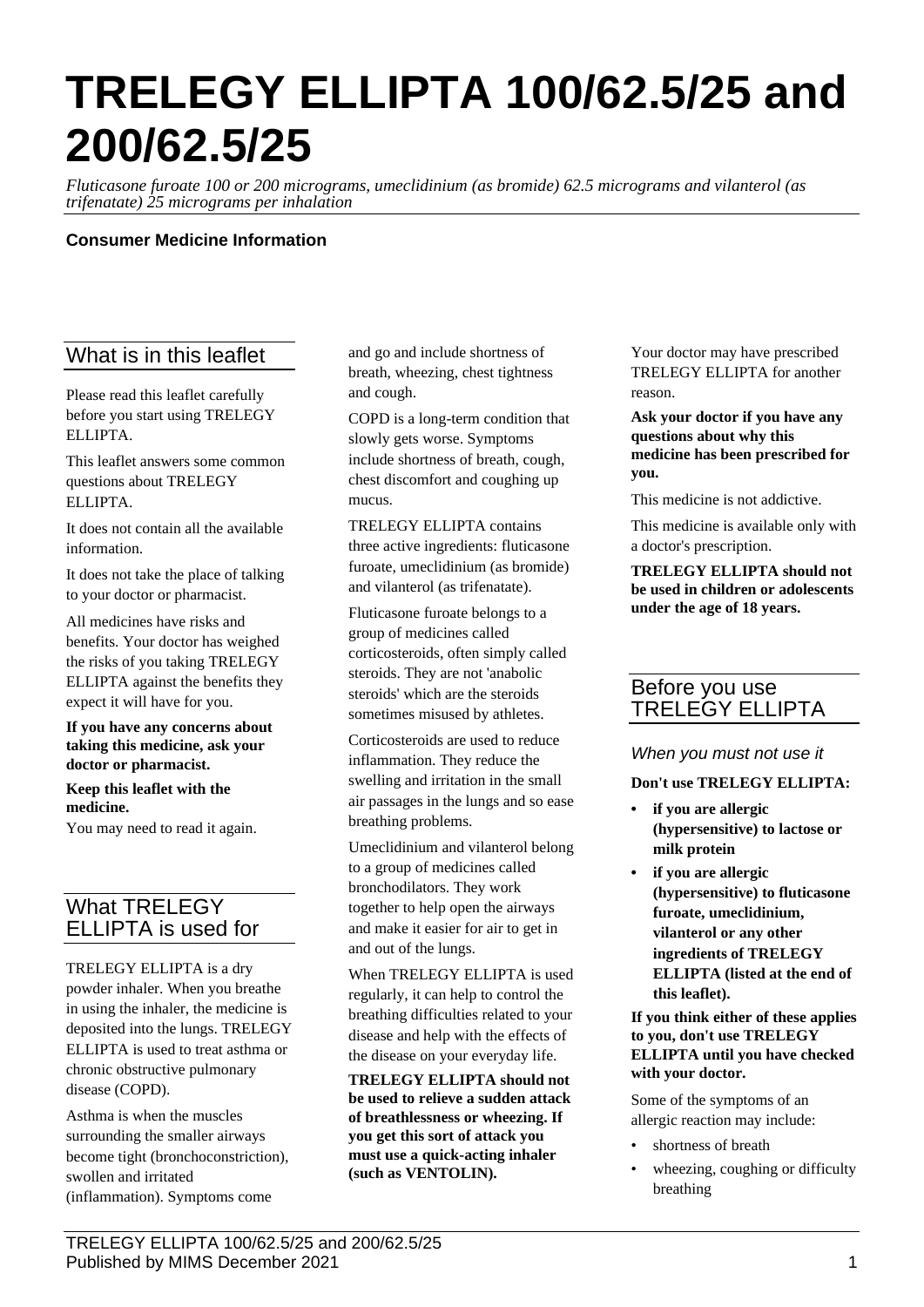- swelling of the face, lips, tongue or other parts of the body
- rash, itching, redness or hives on the skin
- suddenly feeling weak or light headed (may lead to collapse or loss of consciousness).

#### **TRELEGY ELLIPTA contains lactose monohydrate.**

**If you have been diagnosed with an intolerance to some sugars, or to milk protein, talk to your doctor before you use TRELEGY ELLIPTA.**

TRELEGY ELLIPTA is not usually recommended for use during pregnancy.

#### **If you are pregnant, if you think you may be pregnant or if you are planning to have a baby, don't use TRELEGY ELLIPTA without asking your doctor.**

Your doctor will consider the benefit to you and the risk to your baby of taking TRELEGY ELLIPTA while you are pregnant.

#### **If you are breast-feeding, check with your doctor before you take TRELEGY ELLIPTA.**

It is not known whether the ingredients of TRELEGY ELLIPTA can pass into breast milk.

#### **Do not take this medicine after the expiry date printed on the pack or if the packaging is torn or shows signs of tampering.**

If it has expired or is damaged, return it to your pharmacist for disposal.

**If you are not sure whether you should start taking this medicine, talk to your doctor.**

## *Before you start to use it*

#### **Tell your doctor if you have or have had any of the following medical conditions:**

- heart problems or high blood pressure
- liver disease, as you may be more likely to have side effects. If you have moderate or severe liver disease, your doctor will limit your dose to TRELEGY

ELLIPTA 100/62.5/25 micrograms once daily.

- being or have been treated for tuberculosis (TB) or pneumonia
- eye problems such as glaucoma or cataracts
- an enlarged prostate, difficulty passing urine or a blockage in your bladder
- weak bones (osteoporosis)
- any type of viral, bacterial or fungal infection
- any other medical conditions
- a problem with your immune system.

#### **Check with your doctor before you use TRELEGY ELLIPTA if you think any of these apply to you.**

Your doctor can discuss with you the risks and benefits involved.

# *Taking other medicines*

**Tell your doctor or pharmacist if you are taking any other medicines, including any that you get without a prescription from your pharmacy, supermarket or health food shop. This should include all of the medicines that you are using for your asthma or COPD.**

Some medicines and TRELEGY ELLIPTA may interfere with each other. These include:

- medicines called beta blockers, to treat high blood pressure or other heart problems
- ketoconazole, to treat fungal infections
- ritonavir, to treat HIV
- other long acting medicines similar to this medicine that are used to treat breathing problems (i.e. inhalers used as maintenance or preventer therapy)
- medicines to treat depression or mood/mental disorders (such as monoamine oxidase inhibitors or tricyclics antidepressants).

Your doctor and pharmacist have more information on medicines to be careful with or avoid while taking this medicine.

# How to use TRELEGY ELLIPTA

**Follow all directions given to you by your doctor or pharmacist carefully.**

They may differ from the information contained in this leaflet.

#### **If you do not understand the instructions in the user leaflet, ask your doctor or pharmacist for help.**

## *How much to use*

**Always use TRELEGY ELLIPTA exactly as your doctor has told you. Check with your doctor, nurse or pharmacist if you're not sure.**

Don't use more than your doctor tells you to use.

## **Asthma**

The dose for asthma is one inhalation of TRELEGY ELLIPTA 100/62.5/25 micrograms once daily OR one inhalation of TRELEGY ELLIPTA 200/62.5/25 micrograms once daily, at the same time each day. Your doctor will decide which strength of TRELEGY ELLIPTA is required to treat your asthma.

## **COPD**

The dose for COPD is one inhalation of TRELEGY ELLIPTA 100/62.5/25 micrograms once daily at the same time each day.

## *How to use the inhaler*

**The full instructions for using TRELEGY ELLIPTA are given on a leaflet inside the pack. A brief summary of the instructions is provided below.**

TRELEGY ELLIPTA is ready to use straight away. No preparation or checks of the inhaler are required.

## **Step 1: Prepare a dose**

• Wait to open the cover until you are ready to take your dose.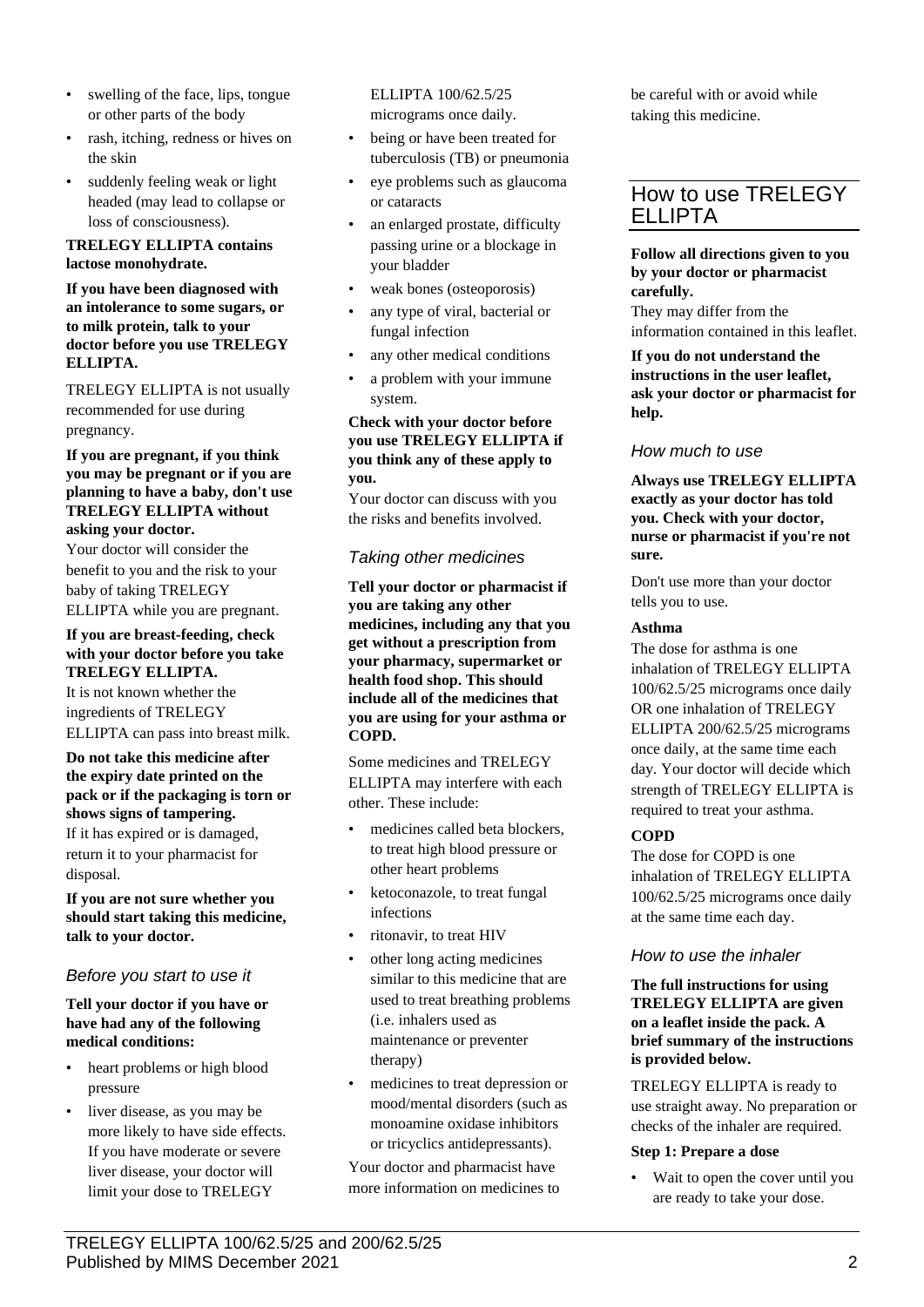Slide the cover fully down until you hear a "click".



#### **Do not open TRELEGY ELLIPTA until you are ready to take a dose.**

#### **Step 2: Inhale your medication**

- Whilst holding the inhaler away from your mouth, breathe out as far as is comfortable.
- Put the mouthpiece between your lips, and close your lips firmly around it.



- Take one long, steady, deep breath in. Hold this breath for about 3-4 seconds or as long as is comfortable.
- Remove the inhaler from your mouth.
- Breathe out slowly and gently away from the mouthpiece.

#### **After using TRELEGY ELLIPTA, you may clean the mouthpiece, using a dry tissue, before you close the cover. Do not immerse TRELEGY ELLIPTA in water.**

#### **Step 3: Close the inhaler and rinse your mouth**

Slide the cover upwards as far as it will go, to cover the mouthpiece.



#### *When to use it*

#### **Use TRELEGY ELLIPTA regularly.**

It is very important that you use TRELEGY ELLIPTA every day, as instructed by your doctor. This will help to keep you free of symptoms throughout the day and night.

**If you feel you are getting breathless or wheezy more often than normal, or if you are using a quick-acting inhaler (such as VENTOLIN) more than usual, see your doctor.**

#### *How long to use it*

**Use TRELEGY ELLIPTA for as long as your doctor recommends. It will only be effective as long as you are using it. Don't stop unless your doctor advises you to, even if you feel better.**

## *If you forget to take it*

**If it is almost time for your next dose, skip the dose you missed and use your next dose when you are meant to. Otherwise, use it as soon as you remember, then go back to using it as you would normally.**

**Don't take an extra dose to make up for a missed dose.**

**If you are not sure what to do, ask your doctor or pharmacist.**

**If you become wheezy or breathless, use your quick-acting inhaler (e.g. VENTOLIN), then seek medical advice.**

**If you have trouble remembering to take your medicine, ask your pharmacist for some hints.**

## *If you take too much (overdose)*

**In Australia, immediately telephone your doctor or the Poisons Information Centre (telephone 13 11 26) for advice, if you think that you or anyone else may have taken too much TRELEGY ELLIPTA. Do this even if there are no signs of discomfort or poisoning.**

If you have used larger doses than instructed for a long period of time, it is particularly important that you ask your doctor or pharmacist for advice. This is because larger doses of TRELEGY ELLIPTA may reduce the amount of steroid hormones produced naturally by your body.

# While you are using TRELEGY ELLIPTA

#### *Things you must do*

**If you are about to be started on any new medicine, remind your doctor and pharmacist that you are taking TRELEGY ELLIPTA.**

**Contact your doctor if you experience a change in your vision.**

**Tell any other doctors, dentists, and pharmacists who treat you that you are taking this medicine.**

**If you are going to have surgery, tell the surgeon or anaesthetist that you are taking this medicine.**

**If you become pregnant while taking this medicine, tell your doctor immediately.**

**Keep all of your doctor's appointments so that your progress can be checked.**

#### *Things you must not do*

**Do not take TRELEGY ELLIPTA to treat any other complaints unless your doctor tells you to.**

**Do not give your medicine to anyone else, even if they have the same condition as you.**

**Do not stop taking your medicine or lower the dosage without checking with your doctor.**

**Check with your doctor if you are unsure about which medicines for asthma or COPD you should continue taking whilst being treated with TRELEGY ELLIPTA. You should stop taking any long-acting inhalers which contain inhaled**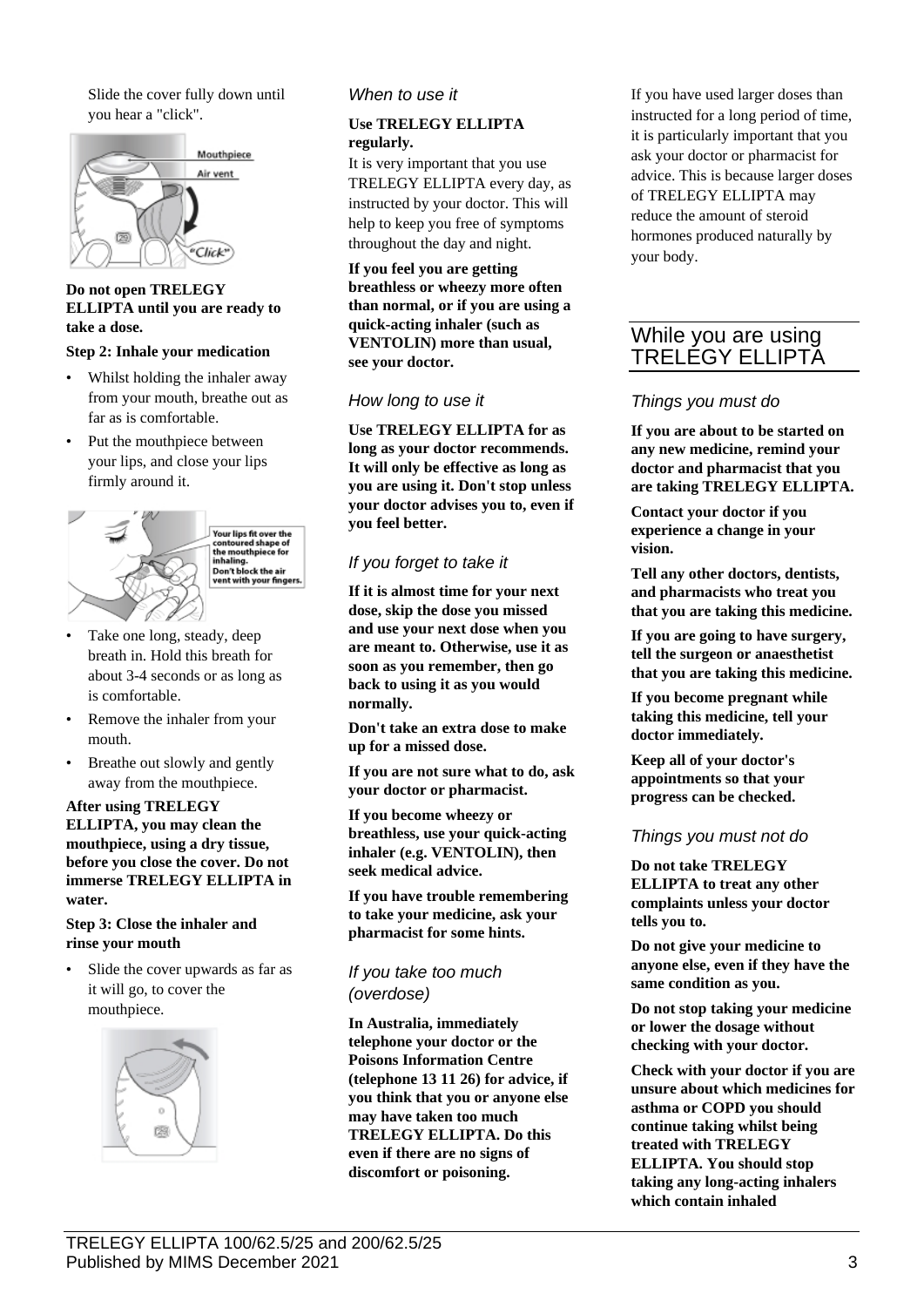**corticosteroids or bronchodilators. However, you can continue to use a quick-acting inhaler (such as VENTOLIN) during an acute episode.**

## *Things to be careful of*

**Be careful driving or operating machinery until you know how TRELEGY ELLIPTA affects you.**

# Side effects

Like all medicines, TRELEGY ELLIPTA can cause side effects, although not everybody gets them.

Your doctor will consider the risk of side effects when deciding which strength of TRELEGY ELLIPTA you should use.

Do not be alarmed by the following lists of side effects. You may not experience any of them.

**Ask your doctor or pharmacist to answer any questions you may have.**

## *Very common side effects*

These may affect more than 1 in 10 people:

• common cold

## *Common side effects*

These may affect up to 1 in 10 people:

- sore, raised patches in the mouth or throat caused by a fungal infection (thrush). Rinsing your mouth out with water immediately after using TRELEGY ELLIPTA may help stop this side effect developing
- headache
- cough
- hoarseness
- painful and frequent urination (may be signs of a urinary tract infection)
- joint pain
- back pain
- constipation
- itchy, runny or blocked nose
- pain in the back of the mouth and throat
- inflammation of the sinuses
- inflammation of the lungs (bronchitis)
- flu (influenza)
- infection of the nose, sinuses or throat
- infection of the upper airways
- infection of the lungs (pneumonia)\*

\*affected approximately 1 in 50 people in COPD clinical trials. In general, risk factors for pneumonia in people with COPD receiving inhaled medicines containing a corticosteroid include smoking, prior pneumonia, low body weight and severe COPD.

## *Uncommon side effects*

These may affect up to 1 in 100 people:

- irregular heart beat
- faster heart beat
- dry mouth
- weakening of the bones, leading to fractures
- taste disturbance
- blurred vision
- eye pain
- glaucoma.

## *Rare side effects*

These may affect up to 1 in 1000 people:

allergic reactions

## *Allergic reactions*

**Allergic reactions to TRELEGY ELLIPTA are rare (they affect less than 1 person in 1000). If you think you are having an allergic reaction to TRELEGY ELLIPTA, stop using this medicine and tell your doctor immediately or go the accident and emergency department at your nearest hospital. Symptoms of an allergic reaction usually** 

**include some or all of the following:**

- **• shortness of breath**
- **• wheezing, coughing or difficulty breathing**
- **• swelling of the face, lips, tongue or other parts of the body (angioedema)**
- **• rash, itching, redness or hives on the skin (urticaria)**
- **• suddenly feeling weak or light headed (may lead to collapse or loss of consciousness).**

**If you get any side effects, talk to your doctor, pharmacist or nurse. This includes any possible side effects not listed in this leaflet.**

# After using TRELEGY ELLIPTA

## *Storage*

**Do not use TRELEGY ELLIPTA after the expiry date shown on the pack.**

**Store in the original package container in order to protect from moisture and do not open the foil lid until ready to inhale for the first time.**

**Safely throw away TRELEGY ELLIPTA one month after you open the foil tray or when the counter reads "0", whichever comes first. Write the date the inhaler should be discarded on the label in the space provided. The date should be added as soon as the inhaler has been removed from the tray.**

**Keep your inhaler in a cool dry place where the temperature stays below 30°C.**

**If you store in a refrigerator allow the inhaler to return to room temperature for at least an hour before use.**